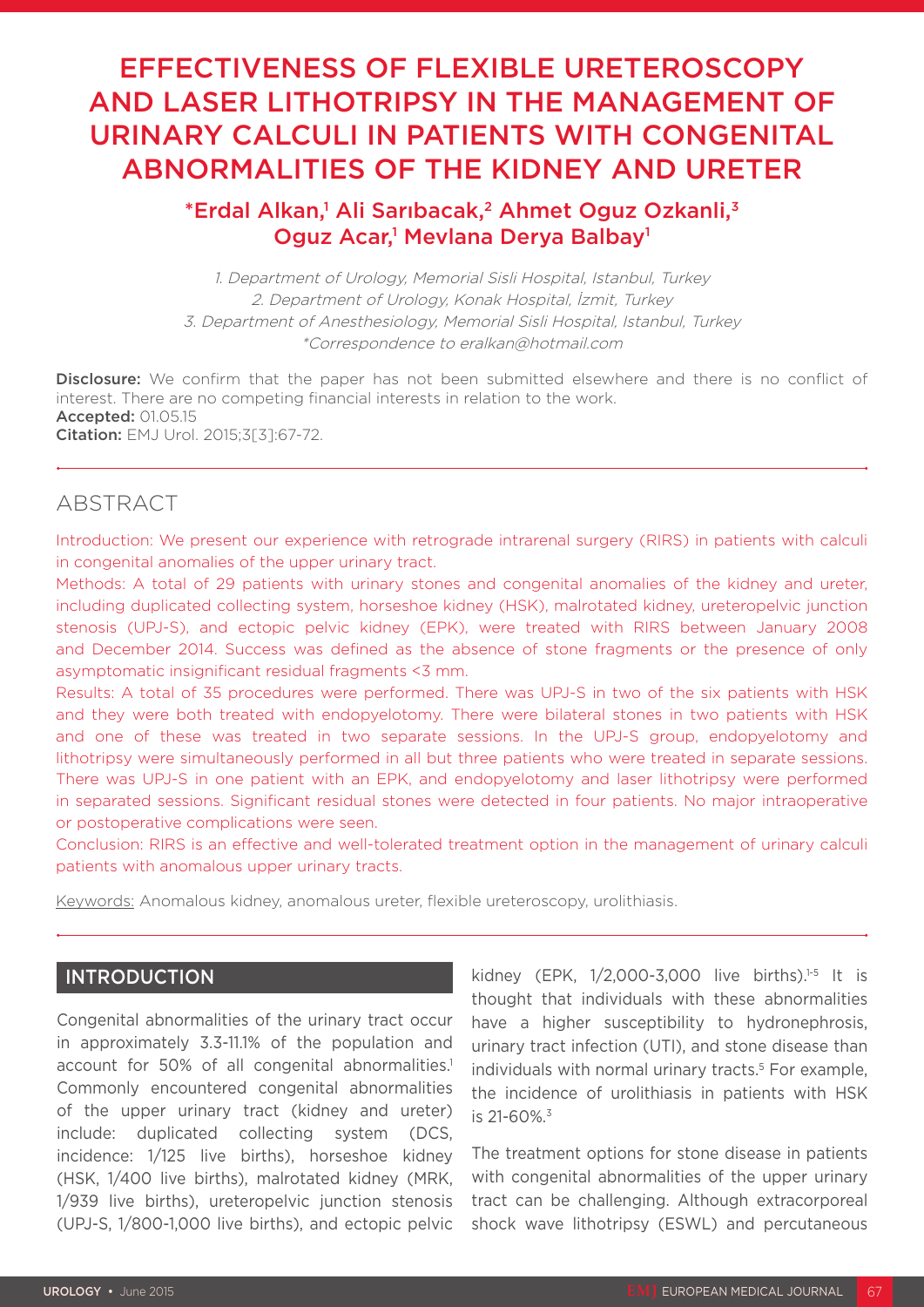nephrolithotomy (PCNL) are the most frequently used methods for managing patients with urinary stones in anomalous kidneys, these treatment modalities may be complicated in several circumstances.6 Moreover, minimally invasive surgery, including ESWL, PCNL, and laparoscopy, may not be suitable or be contraindicated in these patients.<sup>6</sup>

Recent developments in flexible ureteroscopic devices, such as small-caliber actively deflectable flexible ureteroscopes, nitinol baskets, graspers, access sheaths, and holmium lasers, have promoted retrograde intrarenal surgery (RIRS), a more efficient and less morbid modality, as a reliable alternative to other treatment options in the management of patients with anomaloussystem stones. There have been some studies regarding the management of patients with anomalous-system stones,<sup>5-7</sup> most of which have been limited to HSK and EPK. In this study we present our experience with flexible ureteroscopy and laser lithotripsy of urinary calculi in patients with congenital anomalies of the upper urinary tract.

## METHODS

A total of 29 patients with upper urinary system stones and congenital abnormalities of the kidney and ureter, including DCS, HSK, MRK, UPJ-S, and EPK, were treated with flexible ureteroscopy and holmium laser lithotripsy between January 2008 and December 2014. Symptoms presented included chronic back and abdominal pain, acute renal colic, haematuria, and UTIs. A computed tomography (CT) scan was performed in all cases to determine both the type of the congenital defect and stone characteristics, including size, number, and localisation.

Initially, cystoscopy was performed for both bladder examination and detection of the anatomical locations of ureteral orifices, especially in cases with a DCS. In this study, a rigid ureteroscope was used prior to flexible ureteroscopy for two reasons: 1. to treat lower or middle ureteral stones, and 2. to reveal congenital ureteral anomalies. Having completed the cystoscopy or rigid ureteroscopy, an access sheath (Flexor ureteral access sheath 11/13 F 35 cm; Cook Medical, Bloomington, Indiana, USA) was introduced over a 0.038-inch hydrophilic guidewire. A URF-P5 flexible ureteroscope (Olympus, Tokyo, Japan) was then introduced. A holmium YAG laser (Sphinx®, Lisa Laser, 30 watts, Katlenburg-Lindau, Germany) in combination with 200 µm or 272 µm laser fibres (Lithofib® and Flexifib®, Lisa Laser, Katlenburg-Lindau, Germany) were used accordingly. After stone fragmentation, a nitinol basket (Ngage® nitinol stone extractor 2.2 Fr 115 cm basket; Cook Medical, Bloomington, Indiana, USA) was used for the removal of small stone fragments. Prior to the lithotripsy, endopyelotomy was performed in patients with UPJ-S. Endoscopically, intraoperative success was defined as extraction of all stone fragments or laser lithotripsy of all stones to fragments <3 mm. After fragmentation and removal of stones, a double-J stent (DJS) was left in place in all cases according to the type of the ureteral and renal pathology. In cases where the ureteral access sheath or flexible ureteroscope could not be advanced up to the proximal ureter due to ureteral and renal pathologies, a DJS was inserted into the ureter and the intervention was delayed for approximately 1 month. Stone clearance was assessed intraoperatively and checked postoperatively using a CT scan at 3 months. Success was defined as the absence of stone fragments or presence of asymptomatic insignificant residual fragments <3 mm. For this descriptive study, data were presented as mean ± standard deviation or as ratios.

## RESULTS

A total of 35 procedures in 29 patients were included in this study (Table 1). There was UPJ-S in two of the six patients with HSK, who were both treated with endopyelotomy. While this procedure was performed together with laser lithotripsy in one session for one patient, endopyelotomy and laser lithotripsy were performed separately for the other patient. There were bilateral stones in two patients with HSK and one of these was treated in two separate sessions. In the UPJ-S group, while endopyelotomy and lithotripsy were simultaneously performed in six patients, the remaining three patients were treated in two separate sessions. There was UPJ-S in one patient in the EPK group, and endopyelotomy and laser lithotripsy were performed in separate sessions.

Operative and postoperative results are shown in Table 2. Placement of a DJS was performed in all patients except in four uneventful procedures. A ureteral access sheath was placed in 29 out of 35 procedures. The operations were completed without an access sheath in one HSK, three DCS,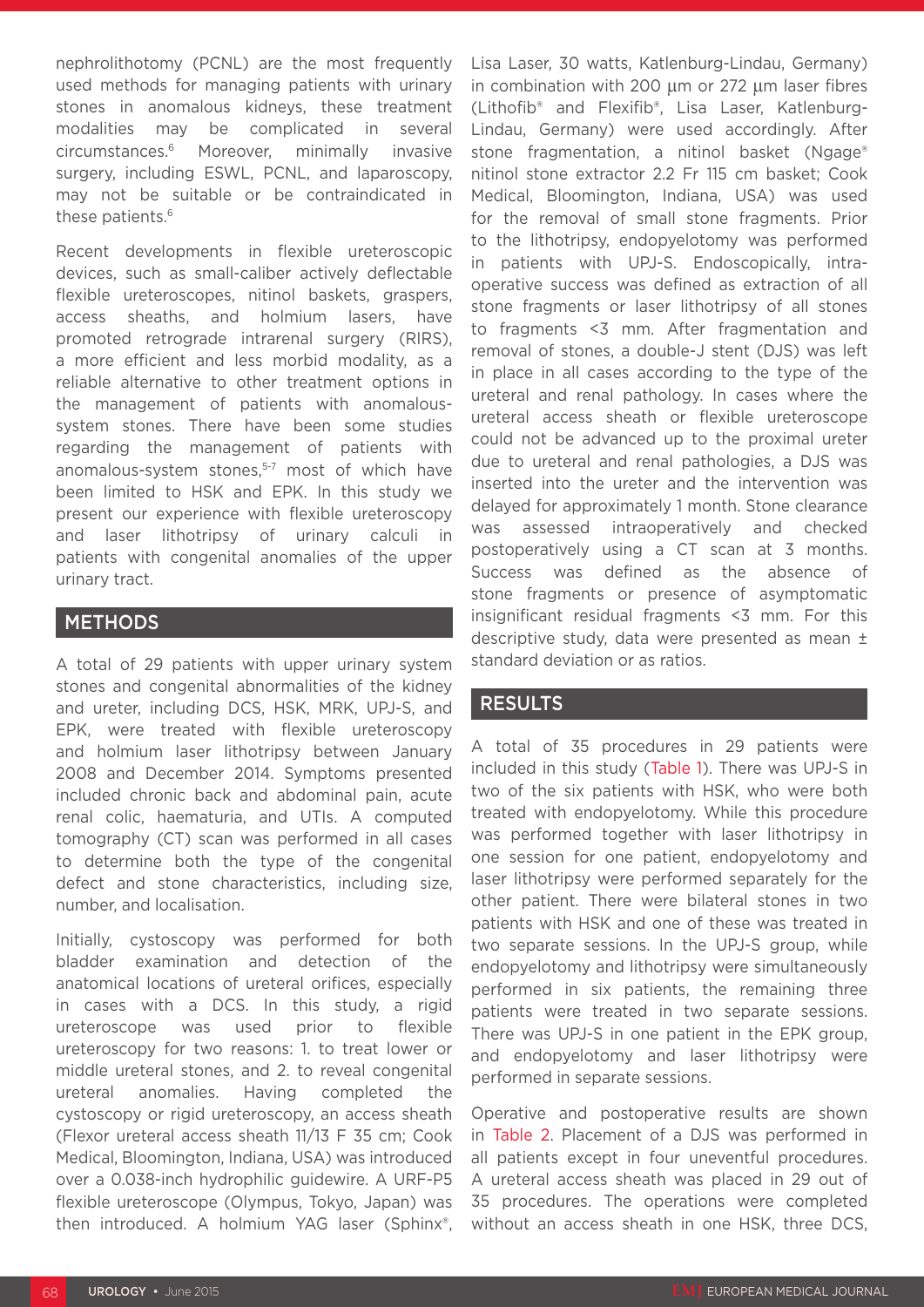and two EPK patients. No major intraoperative or postoperative complications were seen. One minor intraoperative complication (minor ureteral trauma), for which the procedure was not discontinued, was seen in a patient with EPK. Postoperative complications were detected in three patients: renal colic (in DCS), persistent haematuria (in UPJ-S), and acute pyelonephritis (in HSK); these three patients were treated conservatively. Significant residual stones were detected in four patients, all with UPJ-S. In the UPJ-S group, stenosis recurred in two of nine patients at postoperative Month 6 and this was treated with open surgery.

## **DISCUSSION**

### Duplicated Collecting System

Identification of the ureteral orifice may be difficult in a DCS, especially in complete duplication. Therefore, rigid ureteroscopy should be performed before flexible ureteroscopy. In a study of four patients with stones in a DCS and treated with RIRS, while two patients were completely stone-free for the first-session of RIRS, two patients required ancillary therapy (one as second-session RIRS and the other was referred for ESWL for residual stones).<sup>7</sup> The success rate in our study was 75%. Our series is the largest series containing patients with renal stones in a DCS and treated with flexible ureteroscopy.

|                             | <b>DCS</b>       | <b>HSK</b>               | <b>MRK</b>               | UPJ-S                    | <b>EPK</b>               | Overall        |  |  |  |  |
|-----------------------------|------------------|--------------------------|--------------------------|--------------------------|--------------------------|----------------|--|--|--|--|
| Patients, n                 | 8                | 6                        | $\overline{3}$           | 9                        | 3                        | 29             |  |  |  |  |
| Procedures, n               | 8                | 8                        | $\overline{3}$           | 12                       | $\overline{4}$           | 35             |  |  |  |  |
| Renal units, n              | 9                | 8                        | $\overline{3}$           | 12                       | $\overline{4}$           | 36             |  |  |  |  |
| Sex (M/F)                   | 4/4              | 5/1                      | 1/2                      | 7/2                      | O/3                      | 17/12          |  |  |  |  |
| Mean age, years             | 37 <sub>±8</sub> | 36±7                     | 30±3                     | $34+9$                   | 32±10                    | $34\pm8$       |  |  |  |  |
| (range)                     | $(27-51)$        | $(30-48)$                | $(27 - 33)$              | $(21-48)$                | $(24-43)$                | $(21-51)$      |  |  |  |  |
| Mean BMI, kg/m <sup>2</sup> | $26 + 4$         | $24\pm3$                 | 20±4                     | 27±3                     | $26 + 4$                 | $26 + 4$       |  |  |  |  |
| (range)                     | $(21 - 32)$      | $(21-28)$                | $(18-24)$                | $(24-31)$                | $(24 - 31)$              | $(18 - 32)$    |  |  |  |  |
| Laterality, n               |                  |                          |                          |                          |                          |                |  |  |  |  |
| Right                       | 3                | $\overline{\phantom{0}}$ | $\mathbf{1}$             | $\overline{4}$           | $\mathbf{1}$             | $\overline{9}$ |  |  |  |  |
| Left                        | $\overline{4}$   | $\overline{4}$           | $\overline{2}$           | 5                        | $\overline{2}$           | 17             |  |  |  |  |
| Bilateral                   | $\mathbf{1}$     | $\overline{2}$           | $\overline{\phantom{0}}$ | $\overline{\phantom{a}}$ | $\overline{\phantom{a}}$ | 3              |  |  |  |  |
| Localisation, n             |                  |                          |                          |                          |                          |                |  |  |  |  |
| Upper calyx                 | $\overline{2}$   | $\mathbf{1}$             | $\overline{a}$           | $\overline{\phantom{a}}$ | $\overline{\phantom{a}}$ | 3              |  |  |  |  |
| Middle calyx                | $\overline{4}$   | $\overline{2}$           | $\overline{a}$           | $\overline{\phantom{a}}$ |                          | 6              |  |  |  |  |
| Lower calyx                 | $\overline{4}$   | 6                        | $\overline{\phantom{a}}$ | $\overline{4}$           | 3                        | 17             |  |  |  |  |
| Renal pelvis                | $\overline{4}$   | 12                       | $\overline{\mathcal{S}}$ | $\mathcal{Q}$            | $\overline{3}$           | 31             |  |  |  |  |
| Upper ureter                | $\overline{2}$   |                          | $\overline{\phantom{0}}$ | $\overline{\phantom{a}}$ | $\overline{\phantom{a}}$ | $\overline{2}$ |  |  |  |  |
| Number of stones            | 16               | 21                       | $\overline{3}$           | 13                       | 6                        | 59             |  |  |  |  |
| Mean stone number, n        | $2.2 \pm 1.3$    | $2.6 + 1.4$              | $1.3 \pm 0.6$            | $1.4 \pm 0.5$            | $2.0 \pm 1.7$            | $2.2 \pm 1.8$  |  |  |  |  |
| (range)                     | $(1-4)$          | $(1-5)$                  | $(1-2)$                  | $(1-2)$                  | $(1-4)$                  | $(1-5)$        |  |  |  |  |
| Mean stone size, mm         | $7.2 + 3.7$      | $7.8 + 4.3$              | $10.0 + 4.1$             | $11.5 + 4.3$             | $7.2 + 4.7$              | $8.5 + 4.4$    |  |  |  |  |
| (range)                     | $(3-16)$         | $(2-16)$                 | $(4-13)$                 | $(8-22)$                 | $(2-13)$                 | $(2-22)$       |  |  |  |  |
| Mean stone burden (mm)      | $15.6 \pm 4.8$   | $20.4 \pm 8.3$           | $13.3 \pm 3.2$           | $16.5 \pm 5.4$           | $14.3 \pm 6.7$           | $17.2 \pm 6.6$ |  |  |  |  |
| (range)                     | $(10-23)$        | $(11-31)$                | $(11-17)$                | $(11-27)$                | $(10-22)$                | $(10-31)$      |  |  |  |  |

#### Table 1: Patient and stone characteristics.

DCS: duplicated collecting system; HSK: horseshoe kidney; MRK: malrotated kidney; UPJ-S: ureteropelvic junction stenosis; EPK: ectopic pelvic kidney; BMI: body mass index.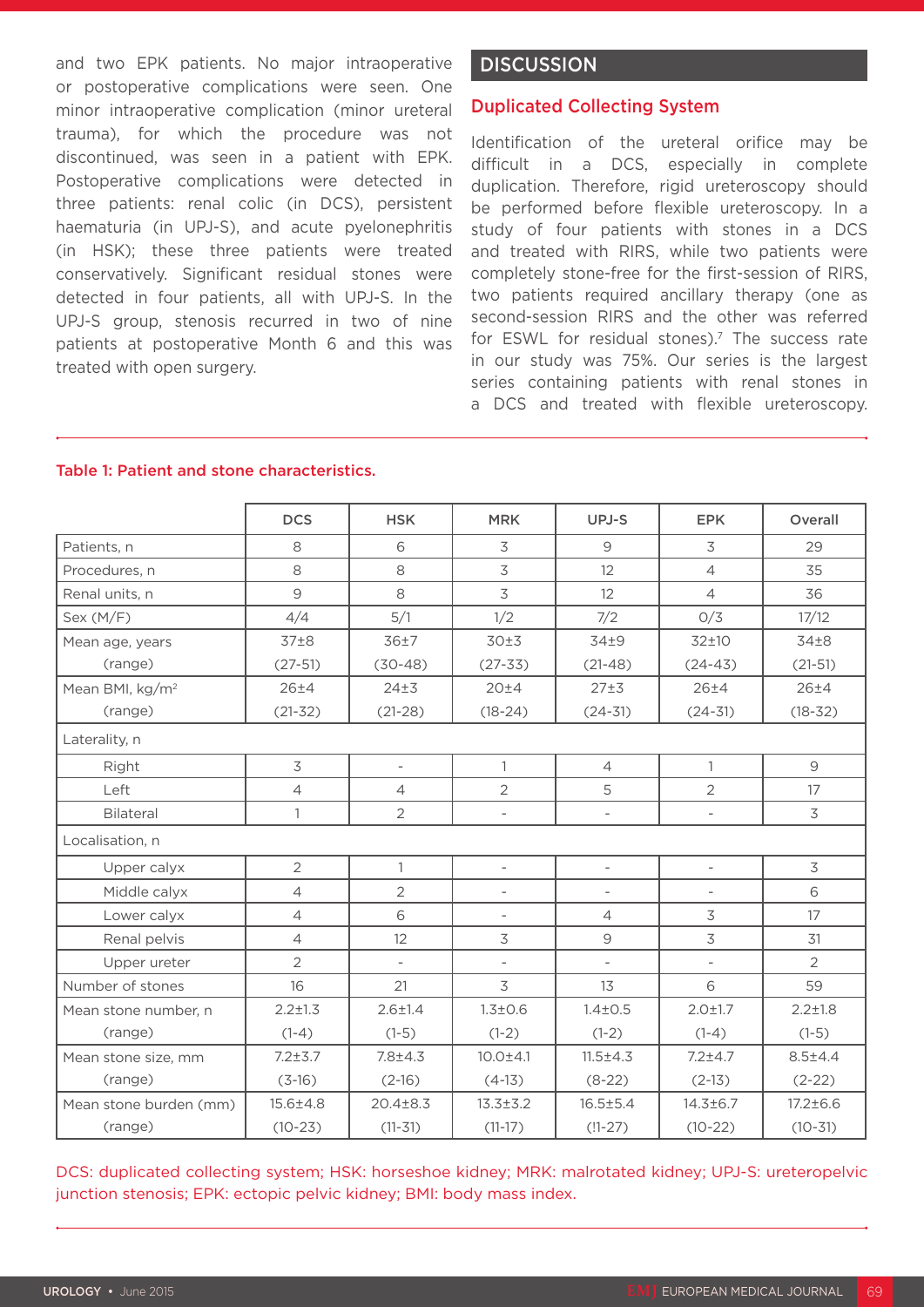#### Table 2: Operative and postoperative results.

|                               | <b>DCS</b>               | <b>HSK</b>  | <b>MRK</b>               | UPJ-S          | <b>EPK</b>  | Overall     |  |  |  |
|-------------------------------|--------------------------|-------------|--------------------------|----------------|-------------|-------------|--|--|--|
| Mean operation time, mins     | $57 + 13$                | 84±34       | 50±9                     | 80±42          | $57+13$     | $72+33$     |  |  |  |
| (range)                       | $(45-70)$                | $(30-130)$  | $(45-60)$                | $(35-130)$     | $(45-70)$   | $(30-130)$  |  |  |  |
| Mean hospital stay, hours     | $26 + 4$                 | $27+10$     | $22+3$                   | $29 + 11$      | $20+7$      | $26\pm8$    |  |  |  |
| (range)                       | $(24 - 36)$              | $(18-28)$   | $(18-24)$                | $(24-48)$      | $(12-24)$   | $(12 - 48)$ |  |  |  |
| Placement of internal stent   | 5/8                      | 6/6         | 3/3                      | 9/9            | 2/3         | 25/29       |  |  |  |
| Internal stenting time (days) | $23+7$                   | $22+7$      | $27\pm6$                 | 28±5           | $28 + 4$    | 25±6        |  |  |  |
| (range)                       | $(15 - 30)$              | $(15 - 30)$ | $(20-30)$                | $(15 - 30)$    | $(25 - 30)$ | $(15 - 30)$ |  |  |  |
| Stone-free rates, n           |                          |             |                          |                |             |             |  |  |  |
| No residual fragments         | 5                        | 3           |                          | $\overline{4}$ | 3           | 15 (52%)    |  |  |  |
| $<$ 3 mm                      | 3                        | 2           | 3                        | 2              |             | 10 (34%)    |  |  |  |
| $\geq$ 3 mm                   | $\overline{\phantom{a}}$ |             | $\overline{\phantom{a}}$ | 3              |             | 4(14%)      |  |  |  |
| Overall                       | 8                        | 5           | 3                        | 6              | 3           | 25 (86%)    |  |  |  |

DCS: duplicated collecting system; HSK: horseshoe kidney; MRK: malrotated kidney; UPJ-S: ureteropelvic junction stenosis; EPK: ectopic pelvic kidney.

While unilateral RIRS was performed in seven patients, bilateral RIRS was performed in one patient. The overall stone-free rate (SFR) in our series was 100%. We think that access sheath placement is the most important stage in RIRS in patients with a DCS. Since the access sheath could be advanced up to the kidney, RIRS was performed without the access sheath in 3 patients (37.5%).

## Horseshoe Kidney

Management of stone disease in patients with HSK poses a clinical challenge because of the abnormal anatomy. Due to the unusual course of the upper ureter, impaired renal pelvic drainage, ureteropelvic junction obstruction, and hydronephrosis are commonly detected in these patients.<sup>8</sup> ESWL, PCNL, laparoscopy, and RIRS have been employed for treating patients with renal stones in HSK. Although renal stones in patients with HSK can be broken by ESWL, spontaneous passage of the fragmented stone pieces may be extremely difficult. In a study of 18 patients with stones in HSK and treated with ESWL, Kirkali et al.<sup>9</sup> reported that stone fragmentation to <4 mm was achieved in 78% of patients, although the SFR was only 28%. Overall, the SFR of patients with renal stones in HSK and treated with ESWL ranges from 33-78%.<sup>9-11</sup> Nevertheless, the retreatment rate of ESWL is up to 22.5% and the possibility of auxillary procedures is about 14.7%.12 PCNL and laparoscopy have been successfully performed, with minor

technical modifications, in the treatment of larger HSK stones.<sup>11,12</sup>

Since 2005, RIRS has been successfully performed in the treatment of patients with renal stones in a HSK.<sup>6,7,11</sup> In a study by Molimard et al.,<sup>11</sup> RIRS was performed without serious complications in 17 patients with HSK stones, with a mean stone burden of 16 mm and a reported SFR of 88.2%. In our study, RIRS was performed in eight renal units. Mean stone burden and overall SFR were 20.4±8.3 mm and 87.5%, respectively, which is similar to the current literature. We consider flexible ureteroscopy and laser lithotripsy as an effective treatment option in patients with HSK stones, but fragmented stone pieces should be removed, especially when dealing with lower caliceal stones.

## MALROTATED KIDNEY

Although PCNL is the most effective procedure in patients with stone disease in MRK, ESWL is not as effective as the other treatment modalities due to the difficulty of spontaneous passage.<sup>7,13</sup> In a study enrolling 120 patients with MRK stones, ESWL conferred SFRs of 80% and 37% for stones ≤15 mm and  $>15$  mm, respectively.<sup>14</sup> In contrast, success rates up to 100% were reported in patients with stone disease treated with PCNL.<sup>13</sup> In another small series reported by Ugurlu et al.<sup>7</sup> RIRS was performed in four patients with MRK stones and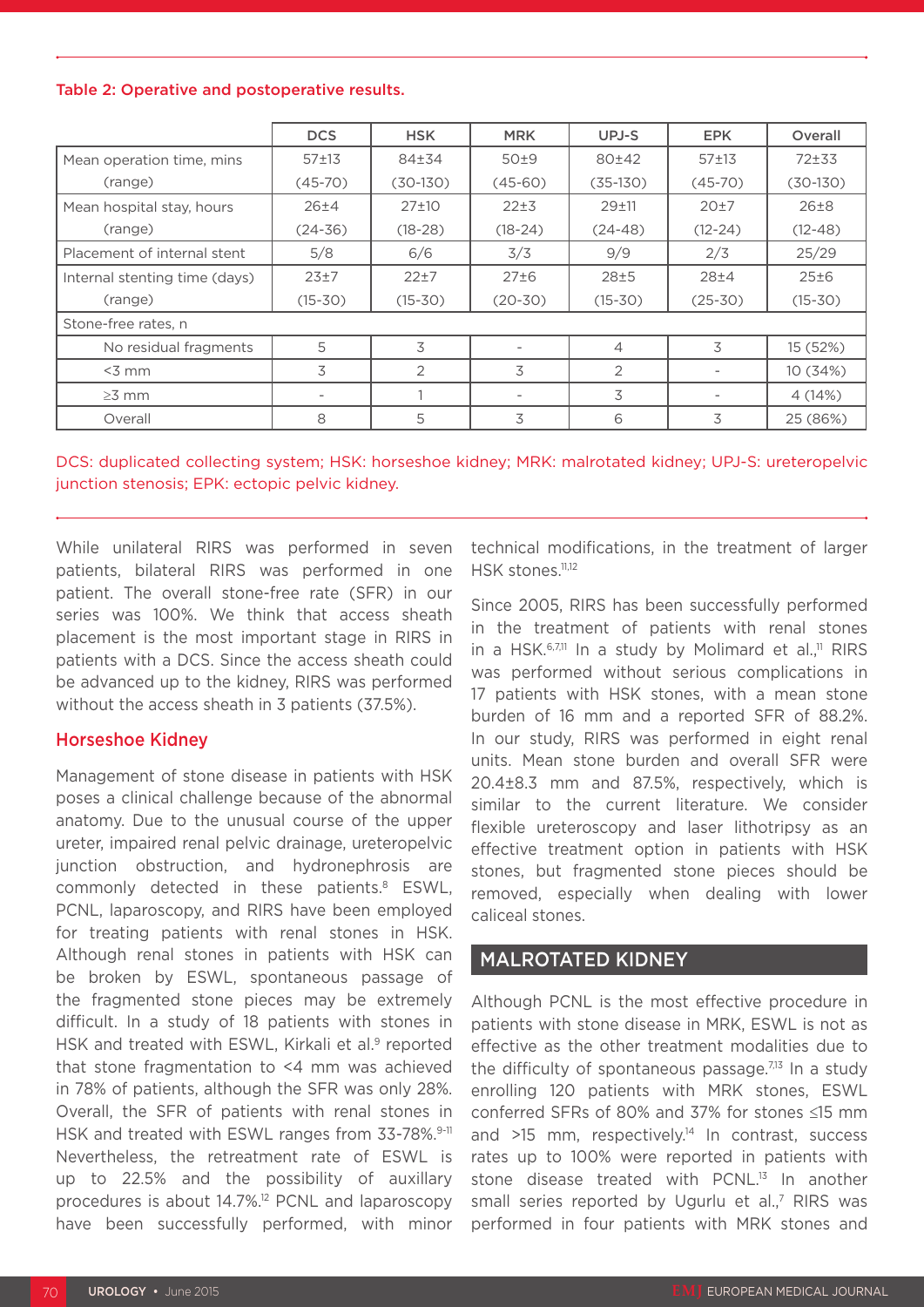stone clearance was achieved in all patients. In the present study, RIRS was performed in three patients with MRK stones and all patients were rendered stone-free. We consider that RIRS is as effective in patients with MRK as in patients with normal kidneys.

### Ureteropelvic Junction Stenosis

Although open, dismembered pyeloplasty is considered the 'gold standard' for the treatment of UPJ-S, while endopyelotomy (antegrade nephroscopic or retrograde ureteroscopic), accusize balloon, laparoscopic pyeloplasty, and robotic pyeloplasty are the other treatment options.15 Minimal invasiveness, faster recovery, shorter hospitalisation, and direct visual control of incision are some of the advantages of retrograde ureteroscopic endopyelotomy.15,16 Ureteroscopic endopyelotomy should be chosen in the management of patients with UPJ-S and small renal stones.15 Therapeutic failure of retrograde pyelotomy is due to the existence of certain conditions, such as the presence of polar vessels, the length of the stenosis being >2 cm, large associated renal stone, renal function <25%, and severe hydronephrosis.<sup>17</sup> In the present study, while retrograde endopyelotomy and RIRS were simultaneously performed in six patients, endopyelotomy and RIRS were performed in the remaining three patients in two separate sessions. Mean stone size and mean stone burden were 11.5±4.3 mm and 16.5±5.4 mm, respectively. Although endopyelotomy was intraoperatively satisfactory, spontaneous passage was poor. Significant residual fragments remained in three patients (33.3%). The success rate of endopyelotomy was 77.7%, which was similar to that reported in the current literature.15 We recommend that, as in HSK patients, fragmented stone pieces should be removed in patients undergoing endopyelotomy and RIRS.

## Ectopic Pelvic Kidney

Ectopic position of the kidney usually presents a significant challenge to the urologist when managing patients with renal stones. ESWL is the least effective treatment option used in the management of patients with EPK stones.<sup>7</sup> PCNL, either alone or with laparoscopic assistance, is the most commonly performed technique for the treatment of patients with renal stones in EPK.18 Although the SFR is acceptable after PCNL, the technique is not easy and complication rates are higher than those with normal kidneys.<sup>18</sup> RIRS is another option, but is associated with more technical difficulties due to ureteral kink.<sup>5,6</sup> There are few studies regarding RIRS in patients with renal stones in EPK.<sup>6,7</sup> In a study of four patients with renal stones in EPK and treated by RIRS, Weizer et al.<sup>6</sup> reported that the clinical success rate was 75% after only a single session. In another study by Ugurlu et al.<sup>7</sup> six patients with EPK stones were treated by RIRS, the success rate of which was 66.6%. These authors also describe the difficulties of access sheath placement in these patients.7 In our series, RIRS was performed in three patients with EPK stones. Due to the failure of access sheath placement in two of the three patients with EPK, RIRS was completed without an access sheath in two patients. Therefore, we recommend using a high-quality ureteral access sheath in the treatment of patients with EPK stones.

## **CONCLUSION**

The combination of flexible ureteroscopy and holmium laser lithotripsy is an effective and safe treatment option in the management of urinary calculi in patients with anomalous upper urinary tracts.

## REFERENCES

1. Barakat AJ, Drougas JG. Occurrence of congenital abnormalities of kidney and urinary tract in 13,775 autopsies. Urology. 1991;38(4):347-50.

2. Peters AC et al., "Ectopic Ureter, Ureterocele, and Ureteral Anomalies," Wein AJ et al. (eds.), Campbell-Walsh Urology (2012) 10th edition, Philadelphia: Saunders Elsevier, pp. 3236-66.

3. Shapiro E et al., "Anomalies of the Upper Urinary Tract," Wein AJ et al. (eds.), Campbell-Walsh Urology (2012) 10th edition, Philadelphia: Saunders Elsevier, pp. 3123-60.

4. Mure PY, Mouriquand P. Upper urinary tract dilatation: prenatal diagnosis, management and outcome. Semin Fetal Neonatal Med. 2008;13(3):152-63.

5. Cinman NM et al. Pelvic kidney: associated diseases and treatment. J Endourol. 2007;21(8):836-42.

6. Weizer AZ et al. Ureteroscopic management of renal calculi in anomalous kidneys. Urology. 2005;65(2):265-9.

7. Ugurlu IM et al. Outcomes of retrograde flexible ureteroscopy and laser lithotripsy for stone disease in patients with anomalous kidneys. Urolithiasis. 2015;43(1):77-82.

8. Yohannes P, Smith AD. The endourological management of complications associated with horseshoe